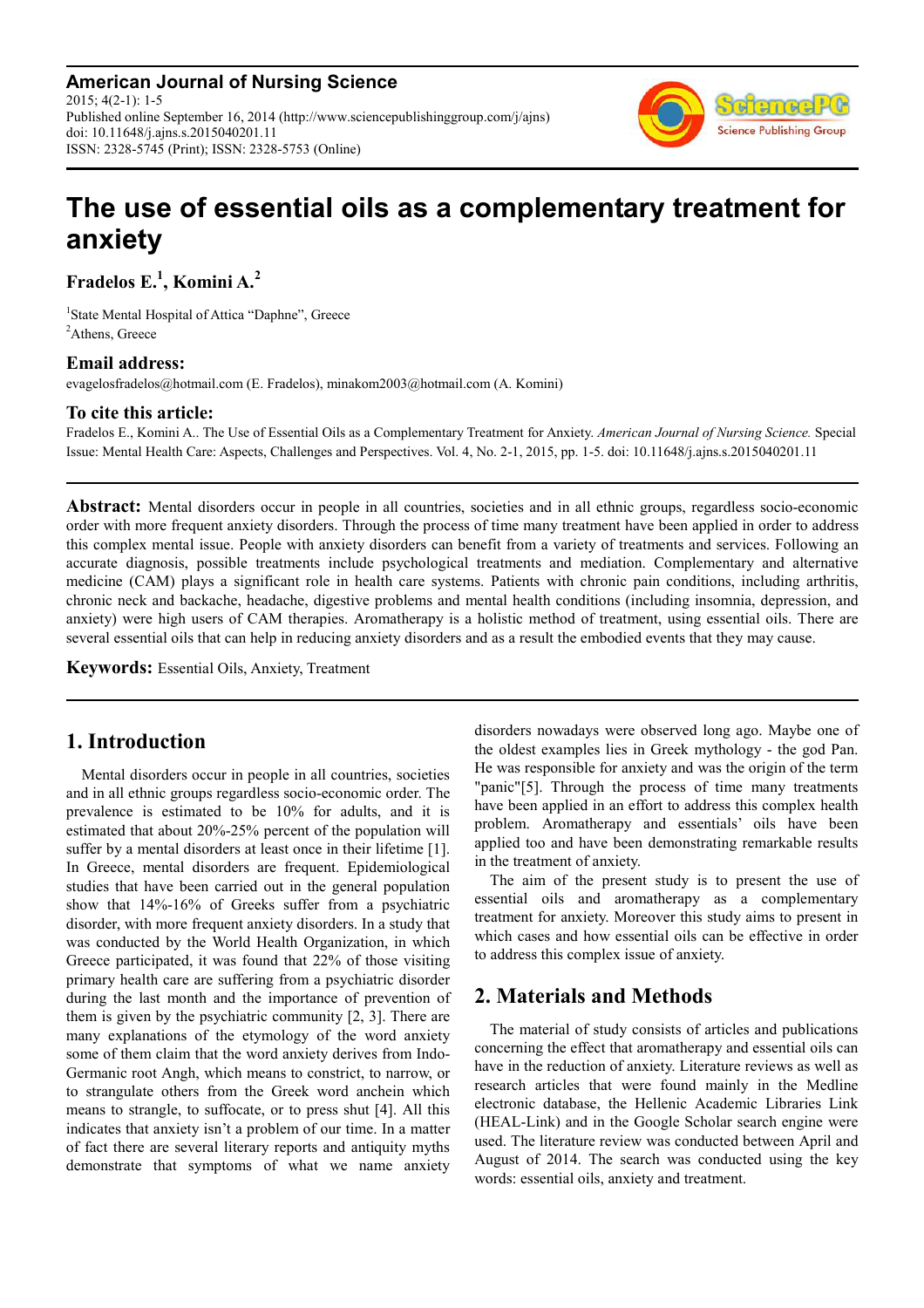#### **3. Anxiety Disorders**

The term "anxiety disorders" includes disorders that share features of excessive fear and anxiety and related behavioral disturbances. Fear is the emotional response to real or perceived imminent threat, whereas anxiety is anticipation of future threat. Obviously, these two states overlap, but they also differ, with fear more often associated with surges of autonomic arousal necessary for fight or flight, thoughts of immediate danger, and escape behaviors, and anxiety more often associated with muscle tension and vigilance in preparation for future danger and cautious or avoidant behaviors [6]. Generally speaking, anxiety disorders are the most common mental disorders globally and it seems that women tend to be more affected by them than men are [7]. The term of anxiety disorders encloses various categories included in it, such as panic attacks, generalized anxiety disorder, social phobia [6-8]. The anxiety disorders differ from one another in the types of objects or situations that induce fear, anxiety, or avoidance behavior, and the associated cognitive ideation. Thus, while the anxiety disorders tend to be highly comorbid with each other, they can be differentiated by close examination of the types of situations that are feared or avoided and the content of the associated thoughts or beliefs [6].

Regardless the classification and the various subtypes we should consider anxiety as a continuous line, which is inversely proportional to the perception, meaning the highest levels that one has the less awareness on the surrounding. Anxiety is a multidimensional phenomenon that affects one's life in various ways. The effects that anxiety has can affect the body, cognitive functioning, behavior as well as the emotional and social state of the person that is experiencing that [9].

Paradoxically, anxiety is a complex and useful mental function. It generates a range of behaviors that occur in response to any threat. During the last years, research into the phenomenology, pathophysiology, and neurobiology of anxiety disorders has grown so much, that results translatable into clinical practice may offer hope and help to people with anxiety disorders [5].

Through the process of time, several treatments have been applied in order to address this complex mental issue. The therapy selection has been under the same reformation as the perception of health and human body in general. People with anxiety disorders can benefit from a variety of treatments and services. Following an accurate diagnosis, possible treatments include psychological treatments and mediation [10,11].

Complementary and alternative medicine (CAM) plays a significant role in health care systems. CAM therapies have increasingly attracted the attention of medical doctors and researchers as well as the public, the government and the media. Patients with chronic pain conditions, including arthritis, chronic neck and backache, headache, digestive problems and mental health conditions (including insomnia, depression, and anxiety) were high users of CAM therapies.

These disorders are not easily treated with conventional medical therapies. Of the reported cases of anxiety, more than 40% patients use CAM [11-14]. In an effort to address the anxiety disorders and the promotion of mental health various alternative and complementary methods are recruited. Nowadays we can come across to pets, yoga and meditation in the effort to reduce the anxiety levels that one's experiencing [10]. Among these treatments we can find aromatherapy and essential oils and their application to reduce anxiety.

#### **4. Aromatherapy**

Aromatherapy is an holistic method of treatment, using essential oils. Essential oils are volatile and liquid aroma compounds form natural sources, usually plants[15]. There is not a standardized definition for what aromatherapy is. The term "aromatherapy" first coined by Rene-Maurice Gateffosse in 1928, who was the first to explore the chemical composition of essential oils in relation to their therapeutic properties. It is a complementary/ alternative form of treatment that uses essential oils in order to improve physical and mental wellbeing, balance and mood. Essentials oils we can say that include the vital force and energy of a plant or herb, thus can say that are a pure and natural form of energy [16]. Due to the abilities that essential oils have they can also be used for beautifying and therapeutic purposes [15]. Aromatherapy can be applied in a combination with various traditional and complementary treatments [16].

Aromatherapy is wholly dependent on the notion of chemotypes. This is used to define the biochemically-active molecule(s) on any number of clinical pathologies. The combination of this notion with that of the rigor of Latin denominations, results in a near-perfect knowledge of the mode of action of essential oils [3-17]. Chemotype indicates visually identical plants but having different, chemical components, resulting in different therapeutic properties [18]. Nervousness, tension and stress, call for the sedative qualities of aldehydes, the diverse action of ester components on the central nervous system, and the sympatholytic effects (calming, dilation of blood vessels, lowering blood pressure) of some phenylporpanes [19].

No one can say for sure whether extraction and use of aromatic material began in India or Egypt. In India the use of plants and plant extracts as medicines has been continuous from at least 5000 years ago up to the present day. On the other hand Egyptians used plants in the same era for many purposes, from hygienic use to embalming. Greeks, about four or five hundred years before Christ, made a vital contribution to the future study of plant medicine by classifying and indexing the knowledge they had gained from the Egyptians [20]. Despite the antiquity of essential oils usage, aromatherapy started to achieve a certain level of acceptance by conventional doctors in France and insurance companies even paid for treatments, after Paul Belaiche published in 1978 his study on clinical uses of aromatherapy for treating a wide range of infectious and degenerative illnesses [19].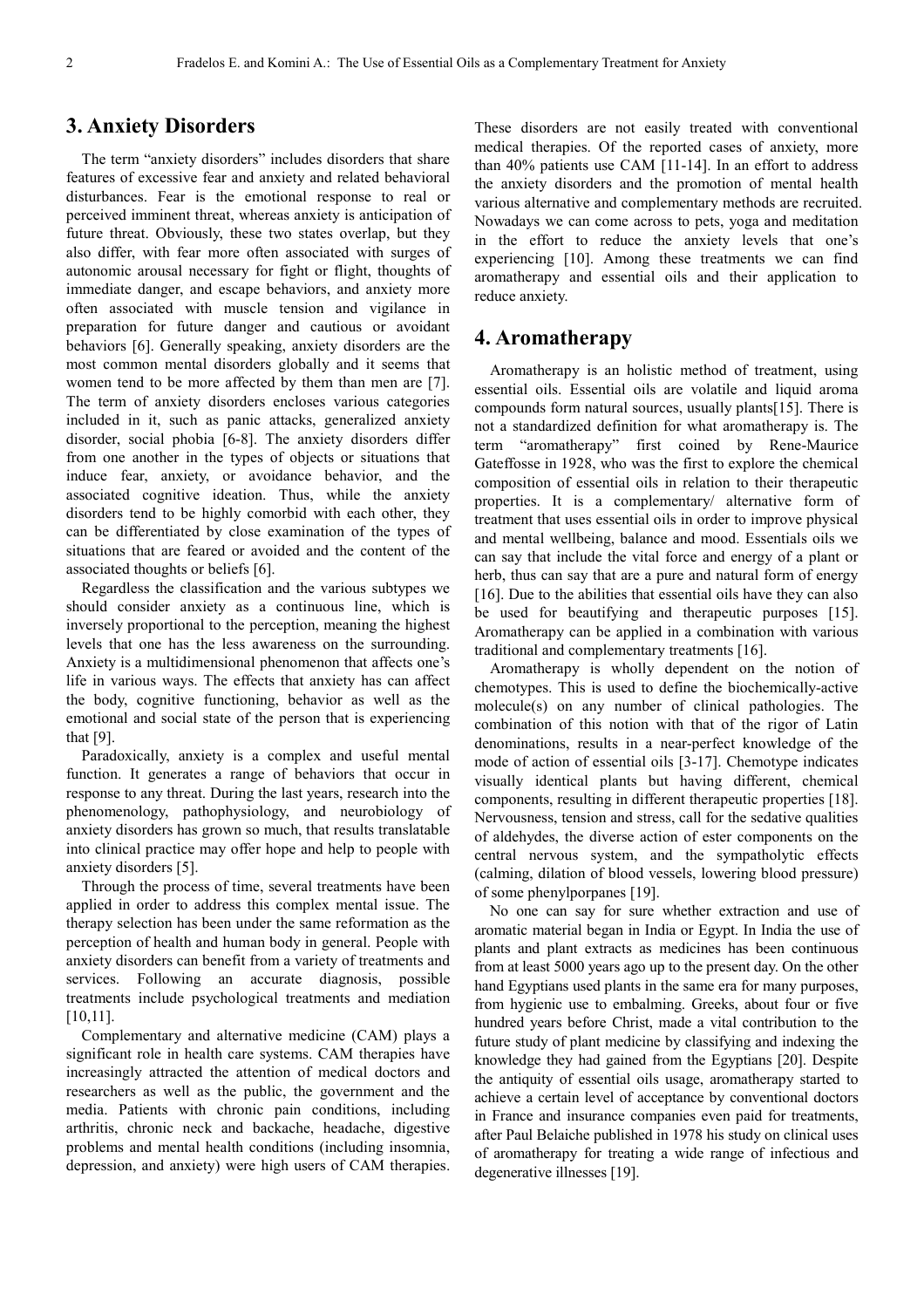Essential oils may be found in different parts of the plant. Common techniques used for the extraction of essential oils are: hydrodistillation, hydrodiffusion, effleurage, cold pressing, steam distillation, solvent extraction, microwave assisted process, carbondioxide extraction. The adopted techniques depend on the part of the plants where the oil is to be extracted, the stability of the oil to heat and susceptibility of the oil constituents to chemical reactions [15].

The essential oils have internal or external use. There are few ways in which essential oils are administrated for use in aromatherapy. Its way has a specific root by which the essential oil comes through in the body, differs depending the reason we using it and has different outcomes [21].

Those ways are: *Inhalation*: The essential oil enters the body through breathing. A method recommended for improving mood and mental wellness and for problem of the respiratory system. *Pads:* Pads (compresses) with essential oils can soothe pain, sprain or swelling and reduce inflammation. *Mouthwashes:* Gargling mixtures by essential oil seems to have the ability to relieve the irritated mucosa of the mouth. *Baths* with essential oils provide relaxation, stress reduction and hydration level of the skin. Hippocrates, the father of medicine, wrote that the best way to be healthy is one to enjoy a daily massage with scented bath. Its worth to be mention that baths and hydrotherapy are applied upon mental illness from antiquity until about the first half of the 20th century [21,22]. *Perfuming the area:* The evaporation of essential oils is applied to clean the space of germs, disinfection and antisepsis, Moreover in that way a pleasant fragrance is filling the place and eliminates the unpleasant odors in addition to the improvement of the mood. *Massage:* The essence of aromatherapy lies upon the transfer of essential oils into the body through the skin. Some essential oils are not allowed to come into direct contact with the skin in their original form, due to toxicity. We therefore need a substance that will be mixed with the essential oil and will penetrate inside the body through massage. [21].

In order to describe better the use of essential oils, we categorize it in two groups: in these that affect physically the human body and these that affect human's psychology. The first group is further categorized in essential oils that: 1) affect human body through nervous system 2) affect directly an organ or tissue. The second group is more difficult to be defined before the use, as it depends on each human body's reaction [23].

## **5. Aromatherapies Applications in Anxiety**

In holistic health all parts of the person, cells, organs, body systems and emotions affect each other as well as the whole person [23]. No part or system can be diseased or damaged without affecting, or causing disease or damage to, the remaining whole. For example, stress tension can cause protein to be released from cells. These proteins, elements of the immune system, cause allergic reaction that result in

symptoms of atopic dermatitis. A connection also exists between dermatitis and a deficiency of essential dietary fats. This fat deficiency is also thought to produce anxiety. The body is quite complex, so holistic analysis rarely is a simple task. Essential oils have holistic, multi-therapeutic functions: they work by correcting or regulating many imbalances simultaneously [16].

Essential oils can affect a person psychology and regulate emotions. The molecules of essential oils when inhaled, directed to the sensory cells of the olfactory scheme. Since each sensor cell flowing minutes setae, which record information on perfumes, and transferring it into the center of the brain through the olfactory valve. These cause the release of neurochemical substances, which may be soothing, relaxing, and excitatory or cause euphoria. Furthermore, aromatic particles enter the nervous system resulting in the relaxation, tranquility, and relieve nerves and hence of nerve centers in the brain. Due this anxiety, affective disorders, headaches, migraines can be addressed in some way [19].

According to literature and research articles, there are several essential oils that can help in reducing anxiety disorders and as a result the embodied events that they may cause. Reported data claim that Piper Methysticum and Bacopa Monniera are associated with anxiolytic activity in humans. In another trial on generalized anxiety disorder in hospital based clinical set up, Ocimumn sanctum significantly attenuated generalized anxiety disorders and also attenuated its correlated stress and depression [11].

As we move on to the literature review more and more research indicating the positive effects that aromatherapy can have in the reduction of anxiety. Results from a pilot study conducted by Jennifer Edge an occupational Therapist back in 2003 where essential oils applied by a massage session was shown to have a positive effect on both levels of anxiety and relaxation over a short term period. Each client was seen for six aromatherapy massage sessions of 1 hr duration and an initial consultation session. The massage was performed at the same time of day and day of the week for each client in a specific room was allocated for aromatherapy use. Each client received the same standardized massage technique from the same therapist although the essential oils were selected and blended specifically for each session/ individual client [24].

In a recent research contacted by Cho and associates, between August 1, 2010, and November 20, 2010, at the Eulji University Hospital in Daejeon, Korea, aromatherapy essential oils were blended with lavender, roman chamomile, and neroli with a 6 : 2 : 0.5 ratio. Lavender suppresses heart stimulation and lowers blood pressure; therefore, it is useful in the treatment of heart acceleration and high blood pressure. Chamomile has a calming effect and is effective in relieving anxiety and stress, and neroli has a calming effect and is effective in treating insomnia. Participants received 10 times treatment before PCI, and the same essential oils were inhaled another 10 times after PCI. The results, in summary, were that aromatherapy reduced anxiety, increased sleep, and stabilized the BP of patients undergoing cardiac stent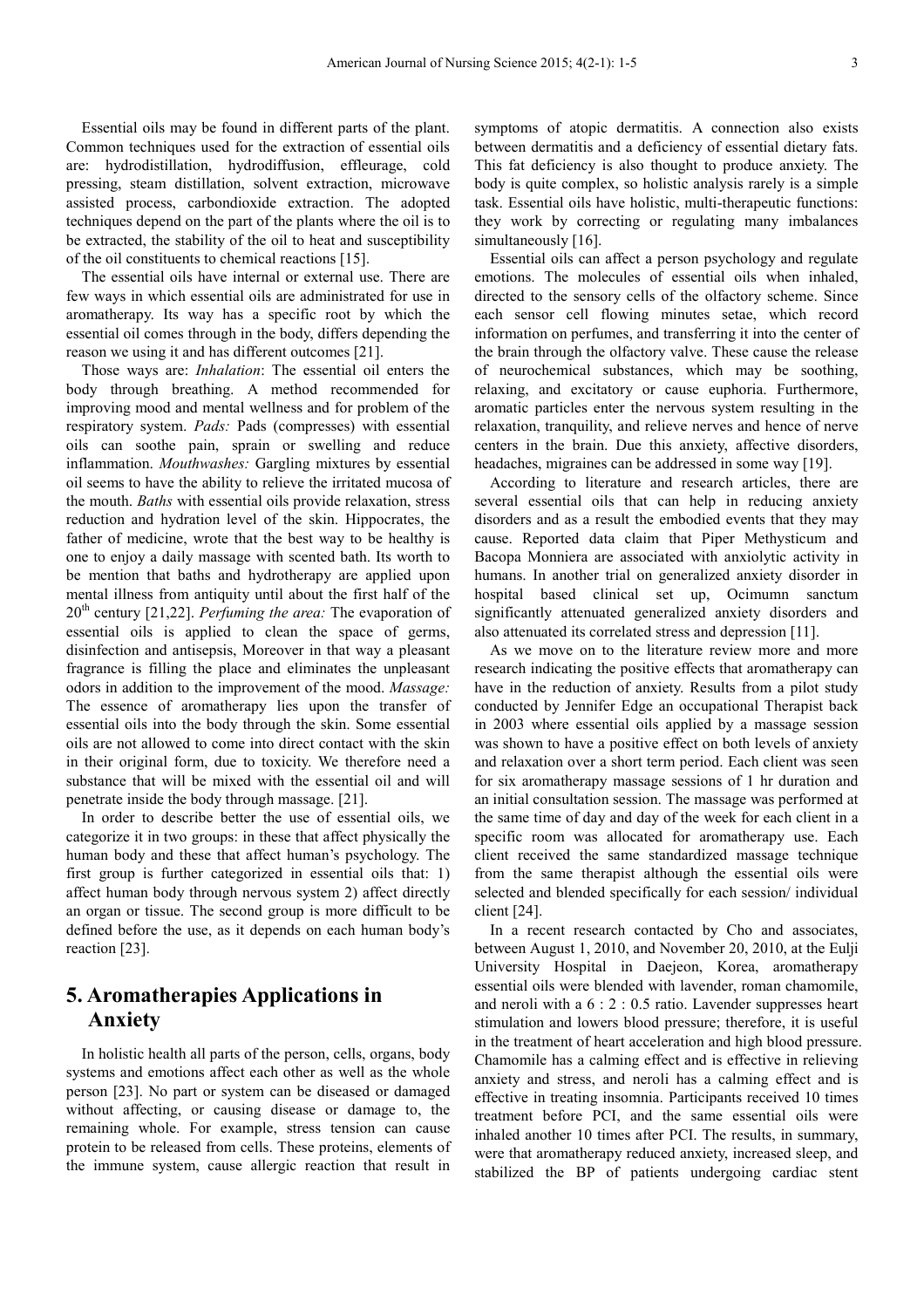insertion. Furthermore the anxiety level of the aromatherapy group was significantly lower than that of the control group[ 26 ].

According to Dominique Baudoux, essential oils that can be used to reduce anxiety ans stress are: Citrus Bergamia, Citrus Aurantium, Chamaemulum nobile, Pelargonium asperum, Laurus nobilis, Lavandula burnatii, Lavandula angustifolia, Citrus reticulata, citrus sinensis, Ravensara aromatic and Canaga Odorata [17]. Moreover according to Schnaubelt K. a great aroma therapist, among others, anxiety can be reduced by using neroli, levandula, citrus reticulate, rosemarinus officinalis and lemon verbena essential oils[18]. In addition other essential oils referred by Battaglia S., to front stress are basil, bergamot, roman chamomile, german chamomile, virgian cedarwood, atlas cedarwood, clary sage, frankincense, geranium, jasmine absolute, lavender, lemon, sweet marjoram, may chang, neroli, Melissa, sweet orange, petitgrain, rose otto, rose absolute, rosemary, rosewood, sandalwood, tangerine, vetiver, ylang ylang [21]. Shirley Price, one of the most well know aroma therapist, in one of her books anxiety may be reduced be using the following essential oils: basil, bergamot, cedrawood, chamomile, roman, clary, geranium, levander, lemon, marjoram, Melissa, myrrh, neroli, sweet orange, patchouli, petitgrain, rose otto, rosewood, thyme, valerian, vetiver and ylang ylang[4]. In another book of the same writer, the following essential oils are referred as balancing, calming, and uplifting: chamaemelum nobile, citurs aurantium, citrus bergamia, lavandula angustifolia, lavandula intermedia, origanum marjorana, pelargonium graveolens [27].

In fact levanter essential oil has been applied in various populations. Results from a study showed that aromatherapy inhalation (a mixture of Lavender and Rose essences) has a noticeable effect on the decreasing of symptoms of anxiety among female students who are living in the dorm. The aromatherapy led to reduction of students' anxiety after applying it in the second and fourth week [28].

Despite the fact that sometimes complementary treatments such us aromatherapy are addressed with criticism didn't stop researchers to applied them in various group of patients. For example anxiety symptoms could be found in cancer patients as a psychological effect of their severe illness in many cases in which a complementary treatment could be used to address those symptoms. According to a study in 2007 a four weekly sessions of aromatherapy massage improves clinical anxiety and/or depression experienced by cancer patients up to 2 weeks after the end of the intervention. Although improvement in self-reported anxiety was evident up to 6 weeks post intervention, no evidence of benefit for aromatherapy massage on pain, insomnia, nausea and vomiting, or global quality of life at either assessment point were found [29].

As we see, according to bibliography and scientific essays, essential oils can be used individually or combined according to their chemo type, in aromatherapy massage treatments or in sessions of inhalation, in order to reduce stress and anxiety as an effective complementary therapy.

## **6. Conclusions**

Aromatherapy is not a new age therapeutic technique, its origin can be traced back in ancient time and as all complementary treatments its use has been increased over the years. There are different ways and many in number essential oils that can be applied depending on the condition. Literature review and most of the researches have shown that aromatotherapy causes various actions favorable for patients such as relaxation, reductions in anxiety, depression and fatigue, and improvements in quality of life via nervous, endocrine, immune, and circulatory systems, there for could be applied as a complementary therapy for people with anxiety symptoms. However, as all the complementary treatments, it should not overlap the doctor's instructions, especially in severe cases. Finally it should be noted that aromatherapy must be applied only according to the instructions of qualified aromatherpists and that strictly the essential oils that are used should not be adulterated

#### **References**

- [1] The World Health Report 2001: Mental Health: New Understanding, New Hope. World Health Organization, Geneva, 2010.
- [2] Statharou A, Papathanasiou I, Gouva M, Masdrakis B, Berk A, Ntaragiannis A, Kotrotsiou E. Investigation of burden in caregivers of the mentally ill. Interscientific Health Care 2011; 3(2): 59-69.
- [3] Lionis Ch. Prevalence of mental disorders in primary health care and the role of the general and family doctor: Experiences from Greece. Psychiatry 2003; 1: 20-23.
- [4] Westerberg H, Den Bor A, Murphy D. Advances in the neurobiology of anxiety disorders. John wiley & sons. West Sussex. 1996, pp 3-4.
- [5] Nardi A, Fontenelle L, Crippa JA. New trends in anxiety disorders. Revista Brasileira de Psiquiatria 2012; 34(Suppl. 1): 5-6.
- [6] Diagnostic and Statistical Manual of Mental Disorders, Fifth Edition. Arlington, VA, American Psychiatric Association 2013, pp189-190.
- [7] Sadock B, Sadock V. Kaplan and Sadock's pocket handbook of clinical psychiatry, Third edition. Parisianos Publishing. Athens 2004, pp191-210.
- [8] World Health Organisation. ICD-10 Classifications of Mental and Behavioural Disorder: Clinical Descriptions and Diagnostic Guidelines. Geneva 1992.
- [9] Kneisl C, Wilson H, Trigoboff E. Contemporary Psychiatric-Mental Health Nursing. Hellin Publishing, Athens 2009, pp124-147.
- [10] Fradelos E. Animal assisted therapy for psychiatric patients: A systematic review. Scientific Chronicles 2014;19(2): 132-143.
- [11] Shri R. Anxiety: Causes and Management. International Journal of Behavioral Science 2010; 5(1);100-108.